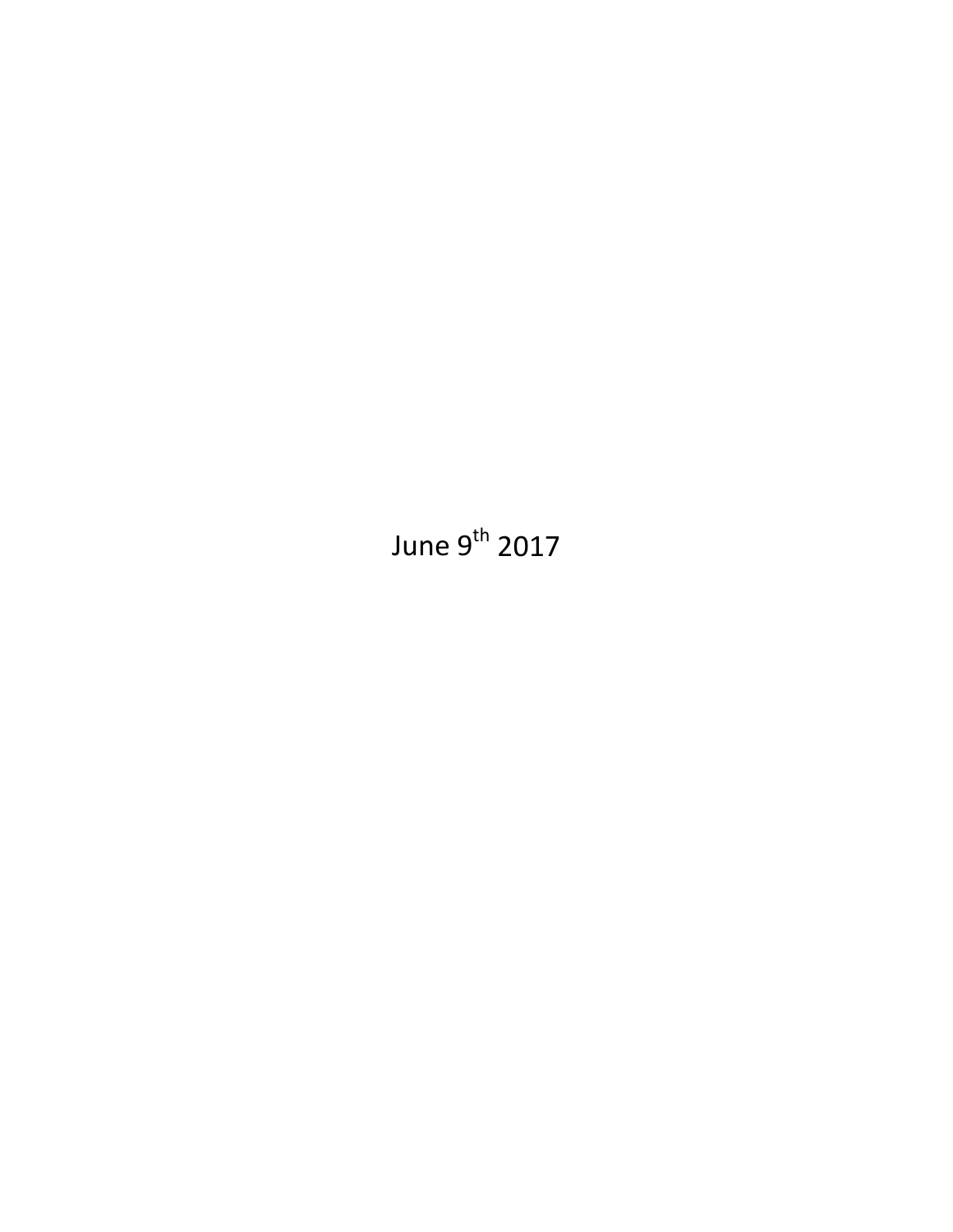# Hot Rod V8

| <b>Driver's Name</b> | Make / model          | <b>Name</b>               | <b>Distance</b> | <b>Distance</b> |
|----------------------|-----------------------|---------------------------|-----------------|-----------------|
| 1 Dean Kibbler       | 57 Case 600           | <b>Good Vibrations</b>    | 303.656         |                 |
| 2 Kevin McIntire     | Case 600              | <b>High Dollar Hooker</b> | 302.77          |                 |
| 3 Louis Roy          | IH 706                | Mad Jack                  | 298.87          |                 |
| 4 John Pitts         | <b>AC D-17</b>        | <b>Outlaw Alice</b>       | 295.11          |                 |
| 5 Roger McClure      | 58 CS                 |                           | 287.426         |                 |
| 6 Tom Best           | 56 Farmall            | <b>Resurrected Red</b>    | 281.33          |                 |
| 7 Oscar Trbovich     | 56 Farmall            | <b>Freaky Farmall</b>     | 280.66          |                 |
| 8 Thomas Janoski     | Mini Moline           | Old Yellow                | 280.26          |                 |
| 9 Dino Guerrieri     | jd 4020               | <b>Green Reaper</b>       | 279.484         |                 |
| 10 John Roy          | <b>Farmall M</b>      | The Roy Toy               | 277.79          |                 |
| 11 Scott Peterman    | 56 Minneapolis 445    | Yellow                    | 277.43          |                 |
| 12 Mike Janoski      | IH 666                | <b>Bowtie Binder</b>      | 277.026         |                 |
| 13 Leslie Pitts      | 1956 JD               | Doe Chaser                | 275.925         |                 |
| 14 Wilbur Cogan      | Cockshutt             | <b>Iil Red Cockshutt</b>  | 275.466         |                 |
| 15 Tim Hawk          | JD                    |                           | 275             |                 |
| 16 Justin Haley      | 68 JD                 | 8 Point Buck              | 272.71          |                 |
| 17 Michael Palmer    | <b>CK 560</b>         |                           | 271.08          |                 |
| 18 Mike Clapper      | <b>Ford Commander</b> | The Blue Binder           | 263.07          |                 |
| 19 Barry Dripps      | IH.                   |                           | 262.732         |                 |
| 20 Tammy Lyne Yusko  | 49 Oliver 88          |                           | 253.5           |                 |
| 21 Jim Nuent         | 49 Massy              |                           | scratch         |                 |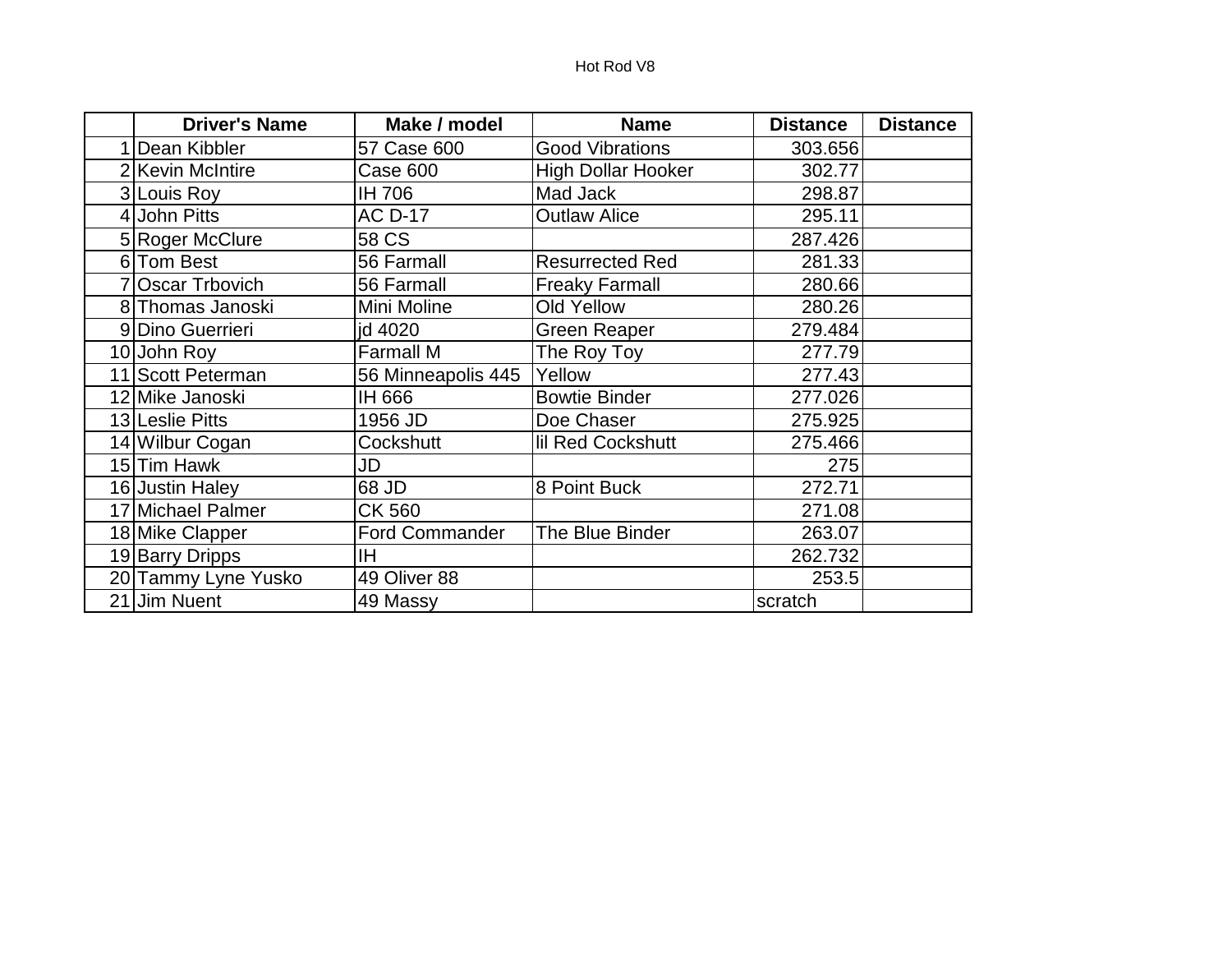## 2.5 Diesel Trucks

|           | <b>Driver's Name</b> | Make / model | <b>Name</b>              | <b>Distance</b> | <b>Distance</b> |
|-----------|----------------------|--------------|--------------------------|-----------------|-----------------|
|           | Cory Frank           | 03 Chevy     | Double Trouble           | 297.56          |                 |
|           | 2 Bryan Hockenberry  | 04 Chevy     | Silver                   | 289.194         |                 |
|           | 3 Branden DeFrank    | 03 GMC       | Grey                     | 289.114         |                 |
|           | 4 Matt Harrison      | 06 Ford      | <b>General Nightmare</b> | 274.62          |                 |
|           | 5 Derek Weisent      | 06 Chevy     | At Wits End              | 273.663         |                 |
|           | 6 Wyatt Snyder       | 98 Dodge     | Looks Good Enough        | 271             |                 |
|           | 7 Evan Ansell        | 00 Dodge     | 2nd Attempt              | 264.172         |                 |
|           | 8 Dale Bennett       | 04 Chevy     | <b>Social Security</b>   | 263.191         |                 |
|           | 9 Jimmy Hawn         | 06 Dodge     | No Cents Left            | 261.63          |                 |
|           | 10 Richard Gall Jr.  | 03 Ford      | <b>Night Train</b>       | 258.761         |                 |
|           | 11 Philp Pukarich    | 05 Dodge     |                          | 256.421         |                 |
|           | 12 Andy Martin       | 97 Dodge     | Maroon                   | 251.79          |                 |
|           | 13 Cliffard Scott    | 08 Dodge     | Team Deegan              | 241.3           |                 |
|           | 14 Terry Roberts     | 07 Chevy     | <b>Blackout</b>          | 160.618         |                 |
| <b>DQ</b> | <b>Scott Ziegler</b> | 04 Dodge     | Red/Black                | 274.119         |                 |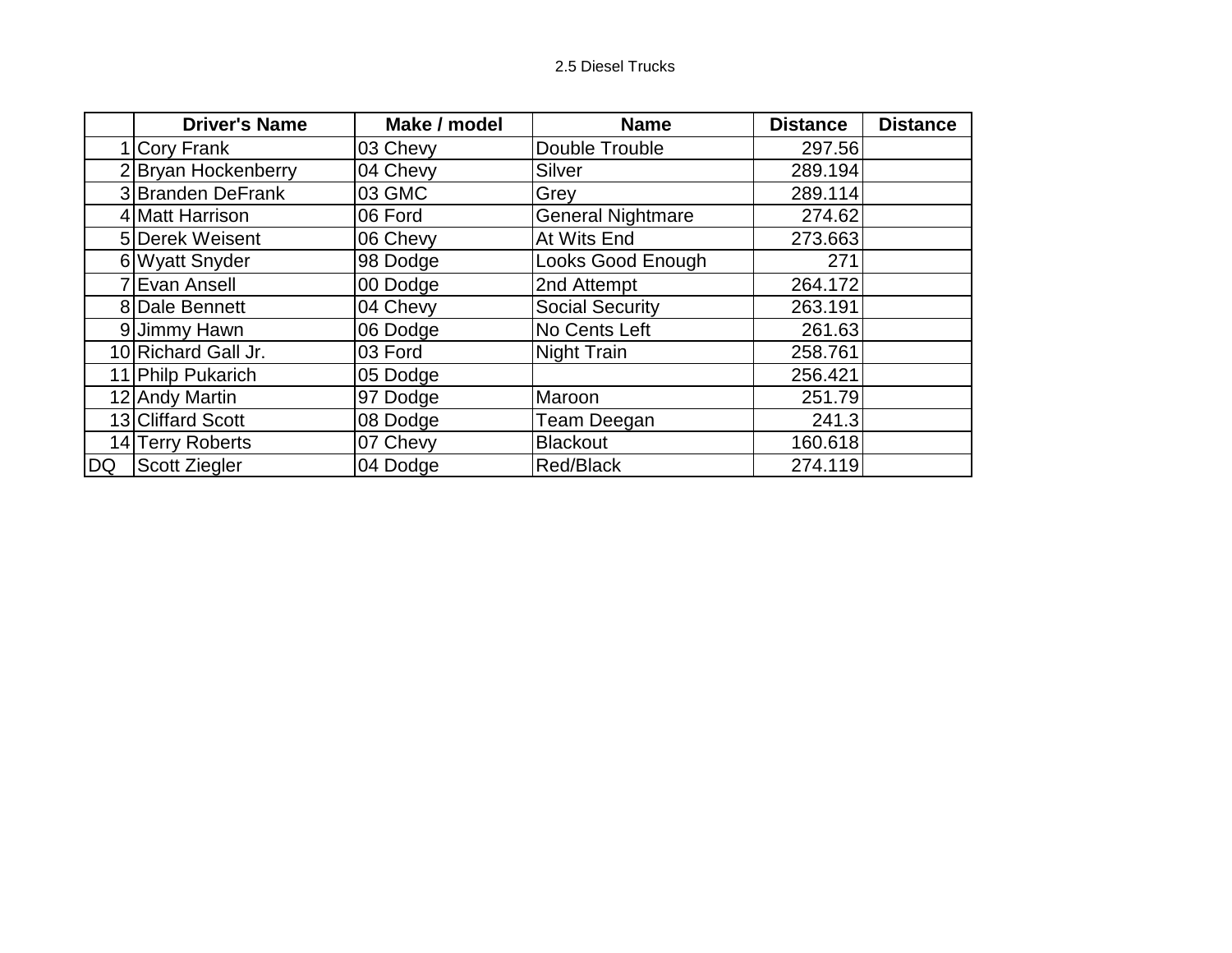| <b>Driver's Name</b> | Make / model      | <b>Name</b>             | <b>Distance</b> | <b>Distance</b> |
|----------------------|-------------------|-------------------------|-----------------|-----------------|
| 1 Matt Spillman      | <b>JD 4520</b>    | <b>Shell Shocked</b>    | 306.225         |                 |
| 2 Sam Kitzmiller     | JD                | <b>New Generation I</b> | 305.95          |                 |
| 3 David Spillman     | JD                | Smokin Ace              | 303.8           |                 |
| 4 Jake Rose          | <b>AC D-21</b>    | <b>Rumors</b>           | 303.5           |                 |
| 5 Jake Aegerter      | IH 1206           | <b>Red Edge</b>         | 294.8           |                 |
| 6 Jeremiah Shipley   | 70 Case           | Young Gun               | 294.76          |                 |
| 7 Allen Heasley      | <b>IH Farmall</b> |                         | 292.78          |                 |
| 8 Michael Page       | <b>JD 4520</b>    | The Demonstrator        | 292.4           |                 |
| 9 Dustin Graham      | <b>AC D-21</b>    | <b>Sluty Allis</b>      | 291.49          |                 |
| 10 Chuck Palmer      | JD                | <b>First Due</b>        | 291.31          |                 |
| 11 Phil Karnofel     | IH-806            | Lets Roll               | 288.42          |                 |
| 12 John Rose         | <b>AC D-21</b>    | <b>Mallis</b>           | 288.36          |                 |
| 13 Tucker Urban      | ac 516            |                         | 278.95          |                 |
| 14 Tim Stanley       | JD                | John Deer Solo          | 209.6           |                 |
| 15 Mike Henry        | Farmall 1206      | <b>Teacher's Pet</b>    | 110.2           |                 |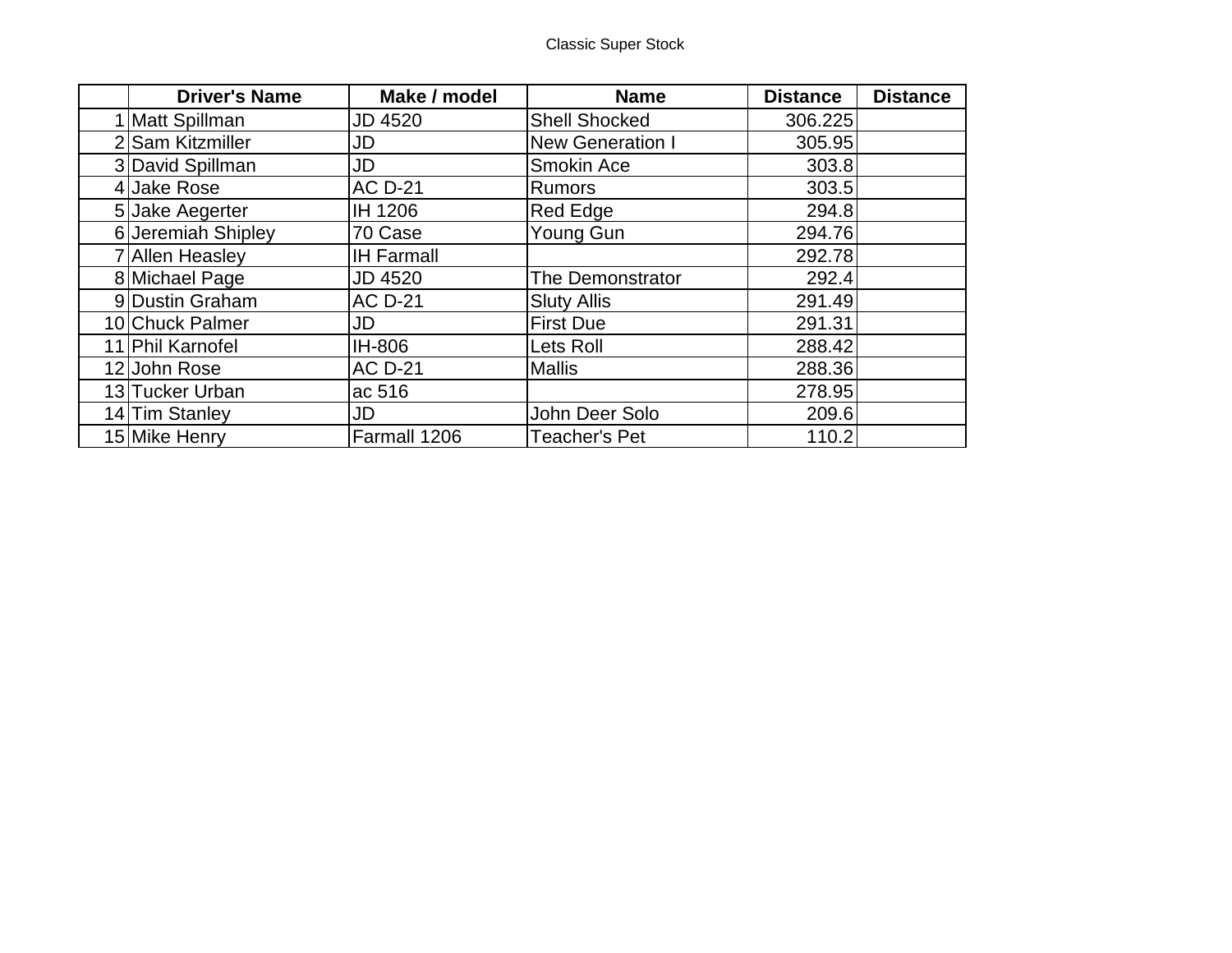### RWYB

|           | <b>Driver's Name</b>   | Make / model | <b>Name</b>                 | <b>Distance</b> | <b>Distance</b> |
|-----------|------------------------|--------------|-----------------------------|-----------------|-----------------|
|           | 1 Zane O'Shurak        | 96 Dodge     | <b>Getting Carried Away</b> | 317.579         |                 |
|           | 2 Blake Windenmeyer    | 05 Chevy     | <b>Smokless</b>             | 312.272         |                 |
|           | 3 Doug Martin          | 78 Chevy     | Huffmansauto.com            | 306.447         |                 |
|           | 4 Eddie Zedreck        | Chevy S-10   | Thunder                     | 301.48          |                 |
|           | 5 Lester Bates         | 12 Ford      | <b>Completely Nuts</b>      | 290.85          |                 |
|           | 6 Kelly Giltinan       | 55 Ford      | <b>BullHeaded</b>           | 286.4           |                 |
|           | 7 Crystal Zedreck      | 86 Chevy     | <b>Thunder Bolt</b>         | 281.56          |                 |
|           | 8 Bill DeBenedicts     | 98 Dodge     | The Real Deal               | 280.8           |                 |
|           | 9 Jerry Berghoff       | 10 Ford      | Attitude Adjuster II        | 270.49          |                 |
|           | 10 Dave Obrian         | 79 ford      | Iron Horse                  | 210.6           |                 |
|           | 11 Branden Konik       | 16 dodge     | Midrisnt run                | 207.6           |                 |
|           | 12 Malach Kendzierski  | 33 willys    | Blown income                | 201.58          |                 |
| <b>SC</b> | <b>Dustin Harrison</b> | 97 Dodge     | Iron Hide                   |                 |                 |
| DQ        | <b>Justin Garwood</b>  | 01 Dodge     | Goat On A Rope              | DQ              |                 |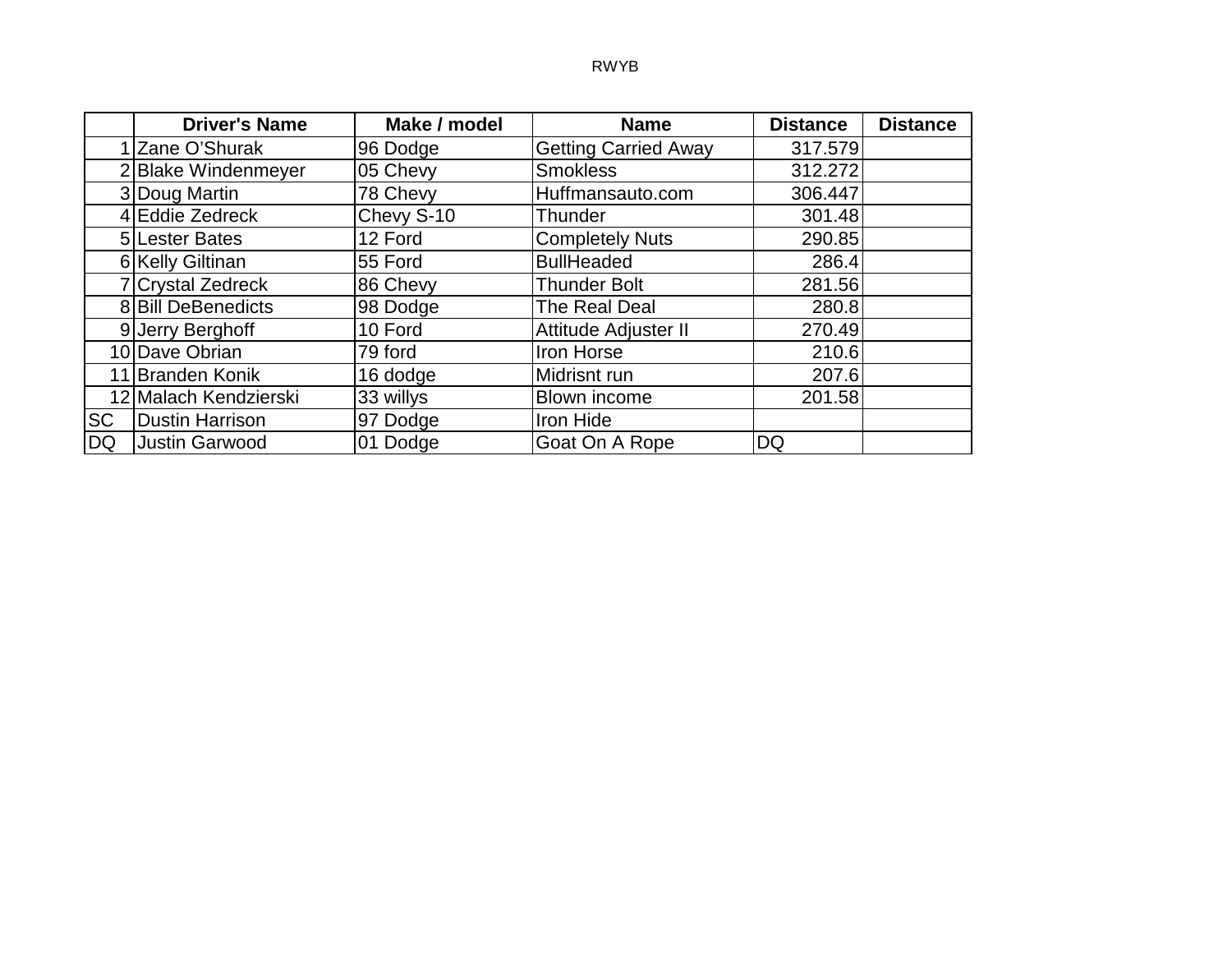June 10<sup>th</sup> 2017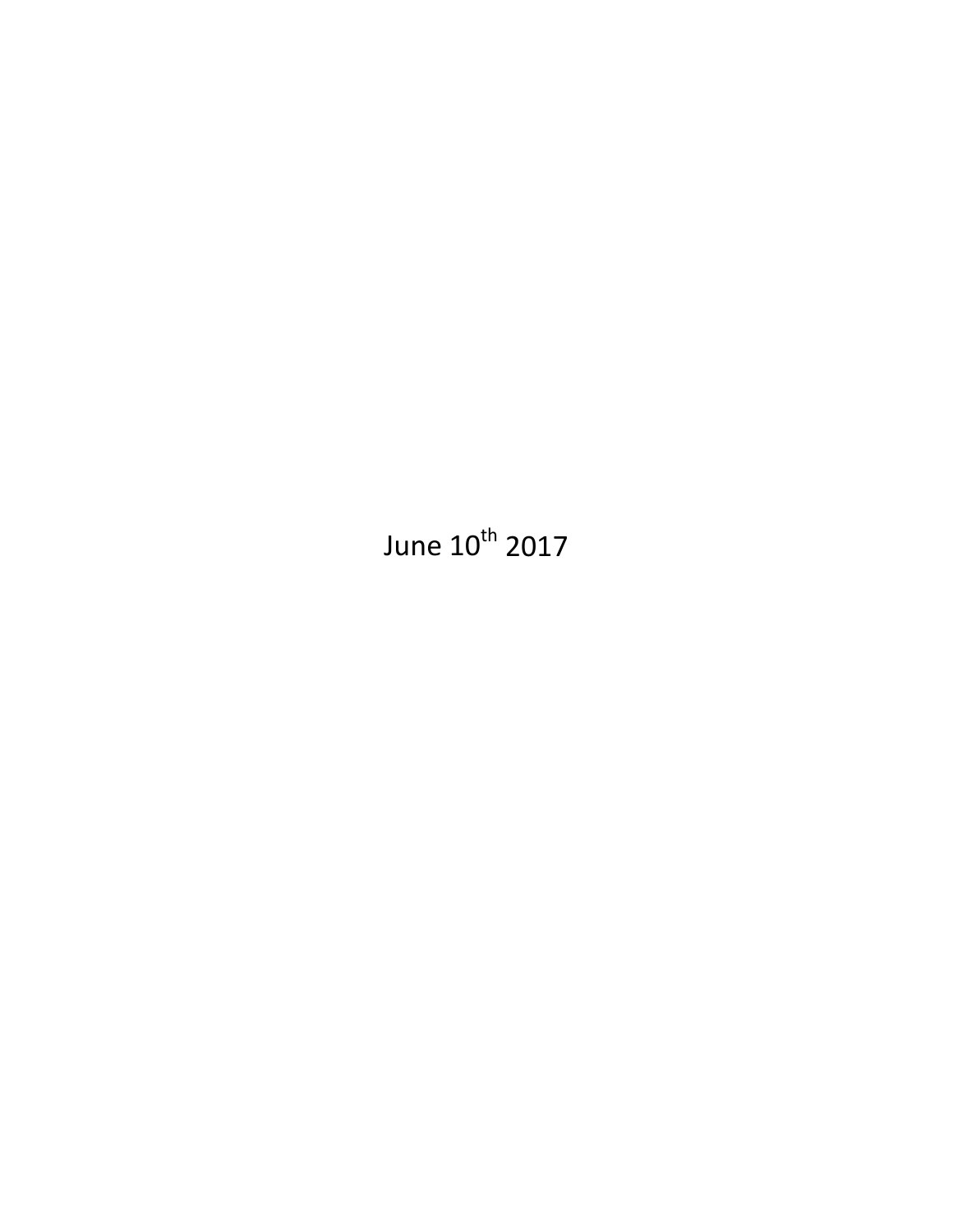# Pro Farm

| <b>Driver's Name</b> | Make / model | <b>Name</b>           | <b>Distance</b> | <b>Distance</b> | <b>Class</b> |
|----------------------|--------------|-----------------------|-----------------|-----------------|--------------|
| 1 Jon Bugay          | IH 1066      | AfterHours            |                 | 333.755         |              |
| 2 Brian McConell     | IH 1066      | Milkmans Mojo         |                 | 327.797         |              |
| 3 David Bugay        | ıΗ           | lOver Kill            |                 | 326.1           |              |
| 4 Josh Bugay         | IH1066       | Devil Without a cause |                 | 324.774         |              |
| 5 Jesse Lilley       | lih 966      | lleadFott             |                 | 315.998         |              |
| 6 Randy Wargo        |              |                       |                 | 301.48          |              |
| 7 Shane McFarland    | John Deere   | <b>Rutt N Buck</b>    |                 |                 |              |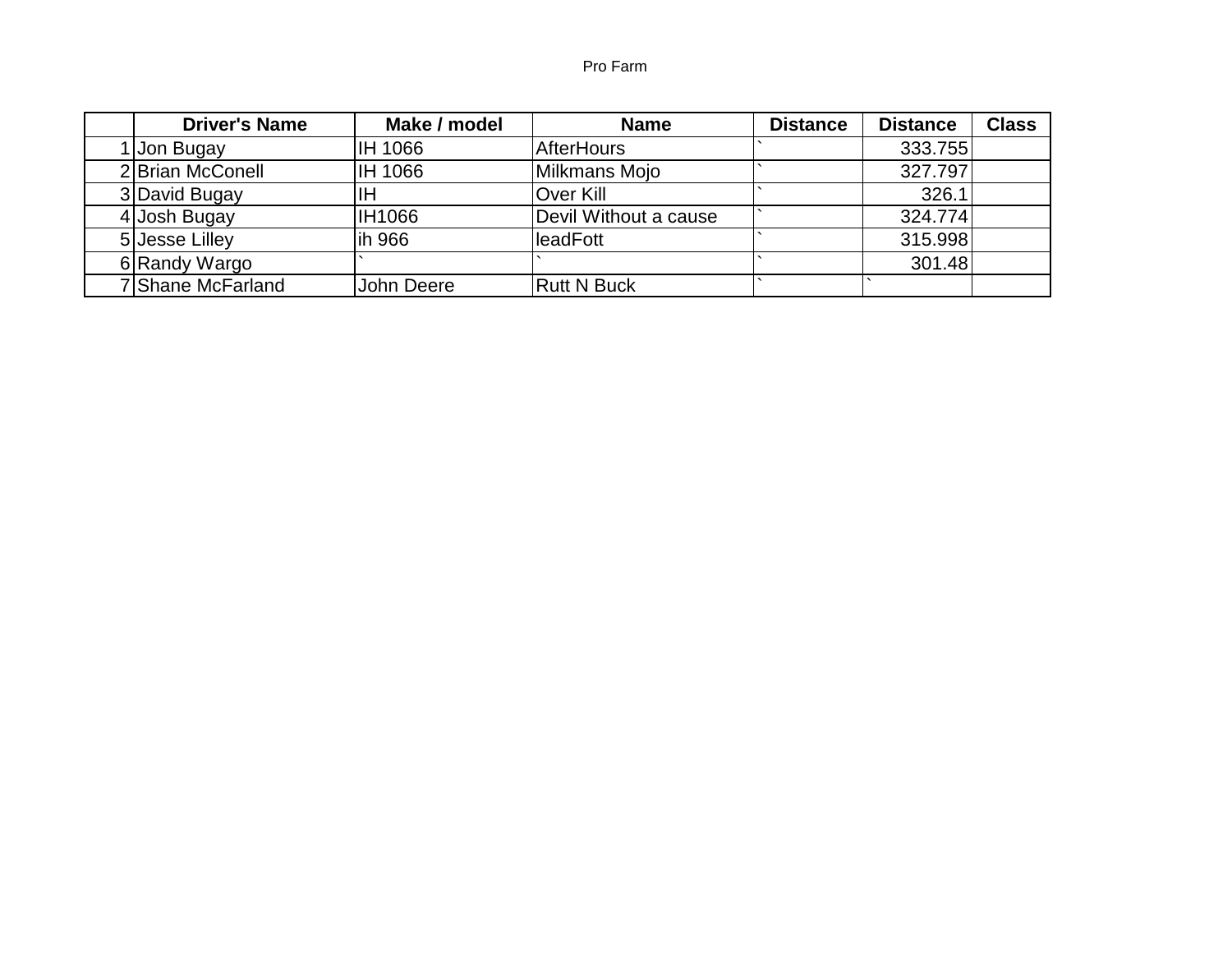| <b>Driver's Name</b> | Make / model | <b>Name</b>             | <b>Distance</b> | <b>Distance</b> | <b>Class</b> |
|----------------------|--------------|-------------------------|-----------------|-----------------|--------------|
| Ray Unger            | 85 Chevy     | Ungertaker              |                 | 315.731         |              |
| 2 Mark Petros        | 75 Dodge     | Public Enemy            |                 | 311.995         |              |
| 3 Justin Mitchell    | 77 Ford      | <b>Tragic Magic</b>     |                 | 305.831         |              |
| 4 Mike Lockwood      | 82 Chevy     | <b>Back N Black</b>     |                 | 302.273         |              |
| 5 Keith Hincherger   | 77 Ford      | Green                   |                 | 299.141         |              |
| 6 Jim Hrapczak       | 78 Chevy     | <b>Slightly Twisted</b> |                 | 297.606         |              |
| 7 Ron Cutrell        | 88 Chevy     | Parts n' Pieces         |                 | 287.7           |              |
| 8 Gary Millhorn      | 87 Ford      | Twisted                 |                 | 284.121         |              |
| 9 Gary Carlson       | 79 Ford      | Her Replacement         |                 | 282.132         |              |
| 10 Rob Forell        | 51 Ford      | Jaded                   |                 | 279.361         |              |
| 11 Hunter Kurtz      | 85 Chevy     | All Night long          |                 | 278.615         |              |
| 12 Matt Moser        | 51 Ford      | White Whiskey           |                 | 259.285         |              |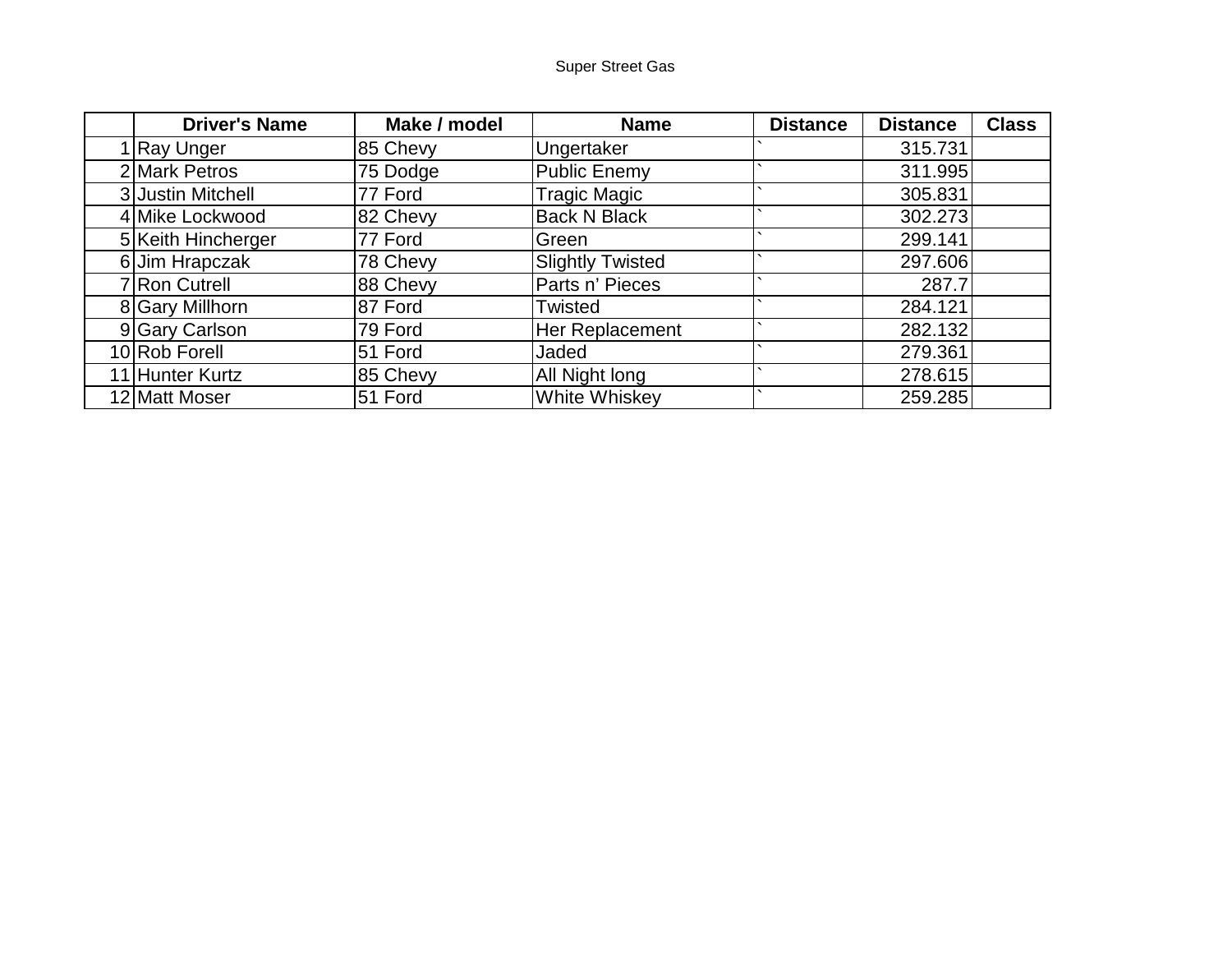| <b>Driver's Name</b> | Make / model     | <b>Name</b>              | <b>Distance</b> | <b>Distance</b> | <b>Class</b> |
|----------------------|------------------|--------------------------|-----------------|-----------------|--------------|
| 1 Gerald Hairhoger   | 73 KW            | Jerry Atrics             |                 | 300.125         |              |
| 2 Kendra Dauer       | 88 R Model       | Unleashed                |                 | 293.794         |              |
| 3 Gene Dunn          | 96 Peterbilt     | Arm Bender 2             |                 | 293.733         |              |
| 4 Mitch Coludt       | 87 Mack          | <b>Rubber Duck</b>       |                 | 285.491         |              |
| 5 Sondra Rodgers     | 86 R Model       | Unpredictable            |                 | 269.934         |              |
| 6 Gene Dunn          |                  | Arm Bender               |                 | 216.1           |              |
| 7 Jeff Lautanon      | 98 Pete          |                          |                 | 212.987         |              |
| 8 Justin Fredo       | <b>1980 Mack</b> | <b>Cat Scratch Fever</b> | DQ              |                 |              |
| 9 Richard Scott      | <b>1986 Mack</b> | Silver Bullett #1        | DQ              |                 |              |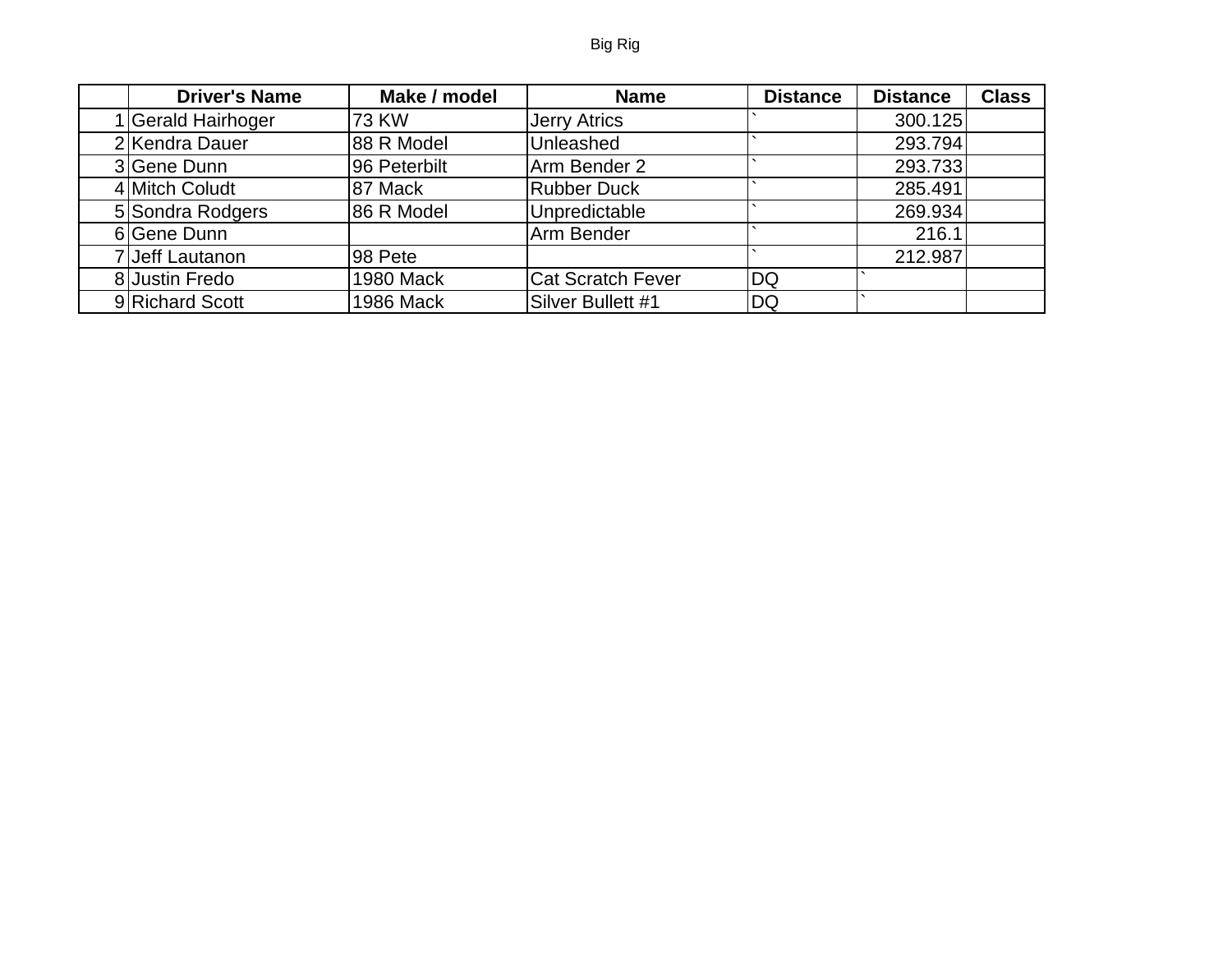| <b>Driver's Name</b> | Make / model  | <b>Name</b>              | <b>Distance</b> | <b>Distance</b> | <b>Class</b> |
|----------------------|---------------|--------------------------|-----------------|-----------------|--------------|
| 1 John Donnerbach    | white $2-180$ | <i><b>IWhitemare</b></i> |                 | 313.654         |              |
| 2 Ron Bailey         | loliver 2150  | Hair of the dog          |                 | 302.677         |              |
| 3 Jake Huffman       | 1963 Oilver   | <b>Pull Dancer</b>       |                 | 302.098         |              |
| 4 Mark Cooper        |               |                          |                 | 273.443         |              |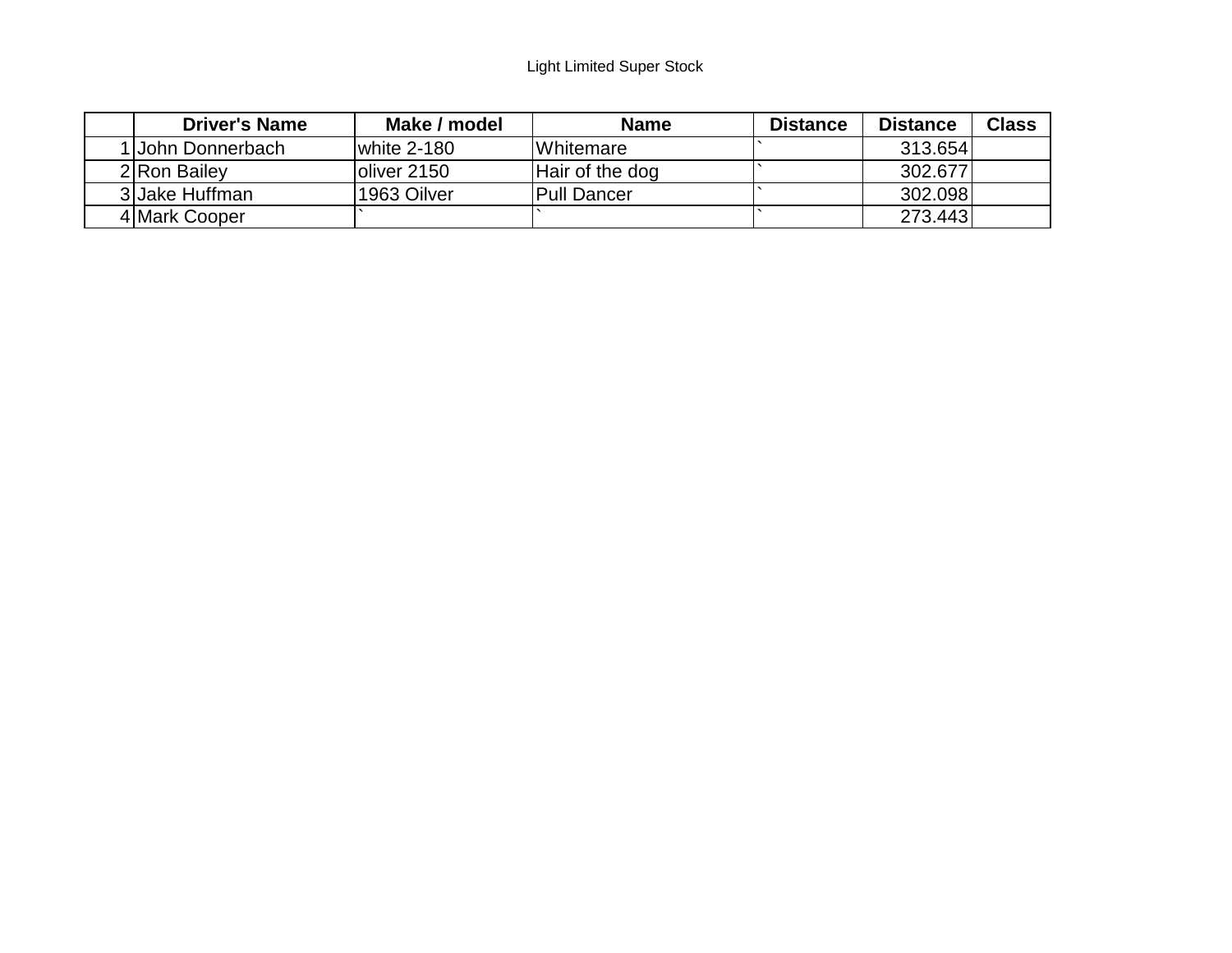| <b>Driver's Name</b>   | Make / model | <b>Name</b> | <b>Distance</b> | <b>Distance</b> | <b>Class</b> |
|------------------------|--------------|-------------|-----------------|-----------------|--------------|
| 1 Vance McConnell      | 05 Chevy     |             |                 | 314.784         |              |
| 2 Josh Rose            | 07 Chevy     |             |                 | 313.247         |              |
| 3 Maney Nerckle        | 11 Chevy     |             |                 | 292.86          |              |
| 4 Brady Sickles        | 01 Chevy     |             |                 | 290.989         |              |
| 5 Steve Youn           | $15$ gmc     |             |                 | 281.467         |              |
| 6 Doug Wilson          | 03 Ford      |             |                 | 279.49          |              |
| 7 Zacery Morgen        | 06 Chevy     |             |                 | 279.007         |              |
| 8 Jake Skladoni        | 03 GMC       |             |                 | 271.592         |              |
| 9 Brandon Konik        | 16 Dodge     |             |                 | 269.81          |              |
| 10 Jake Weirfhoff      | 10 dodge     |             |                 | 267.591         |              |
| 11 Roger Yost          | 05 Ford      |             |                 | 264.243         |              |
| 12 Ryan Legg           | 97 Ford      |             |                 | 259.243         |              |
| 13 Johnathan Strckland | 04 Ford      |             |                 | 254.979         |              |
| 14 Matt Ebie           | 97 Ford      |             |                 | 247.088         |              |
| 15 Dennis Novok        | 95 Dodge     |             |                 | 242.445         |              |
| 16 Danny Tittle        | 05 Chevy     |             |                 | 241.454         |              |
| 17 Michael Hawsmon     | 14 Ford      |             |                 | 151.509         |              |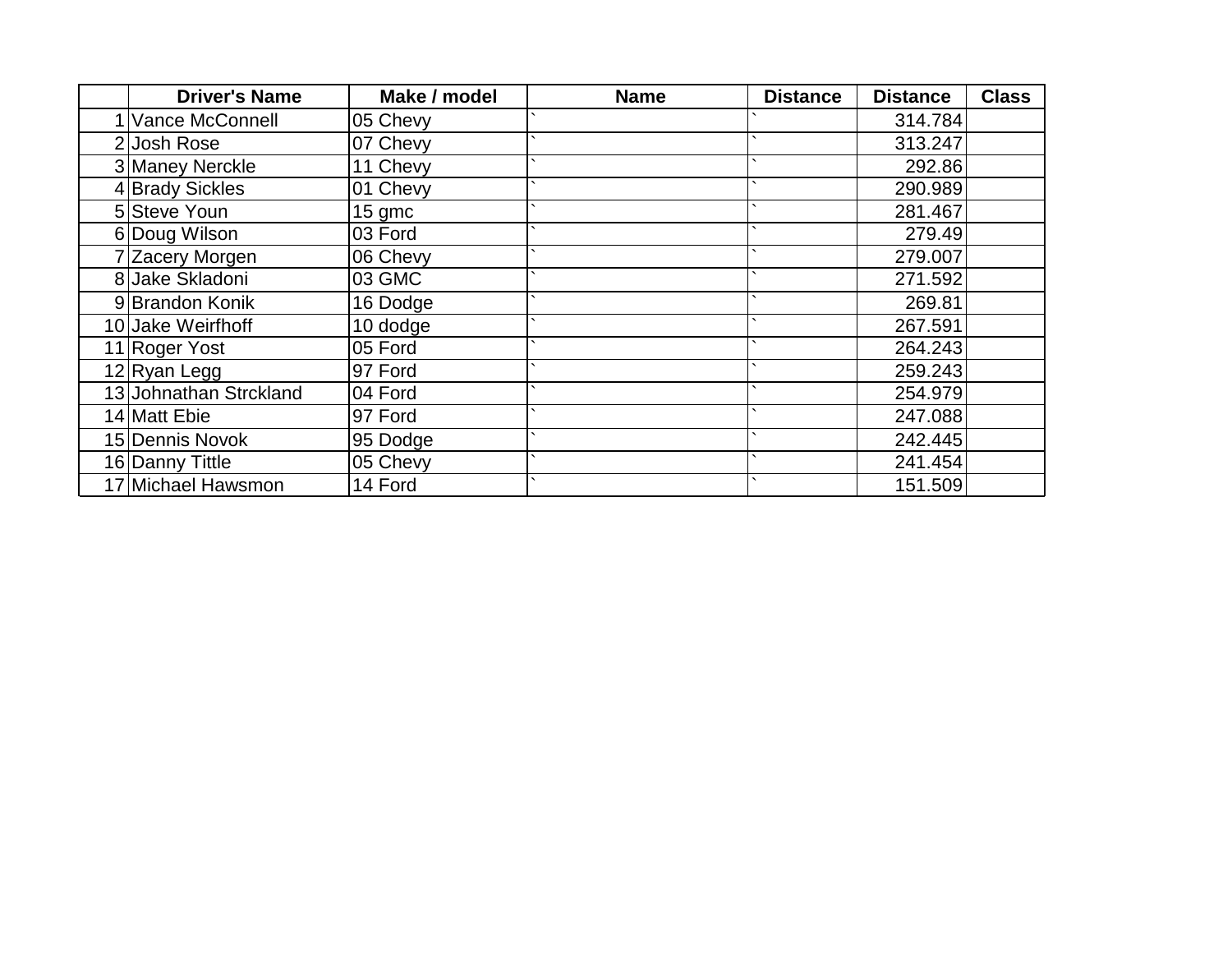July 8<sup>th</sup> 2017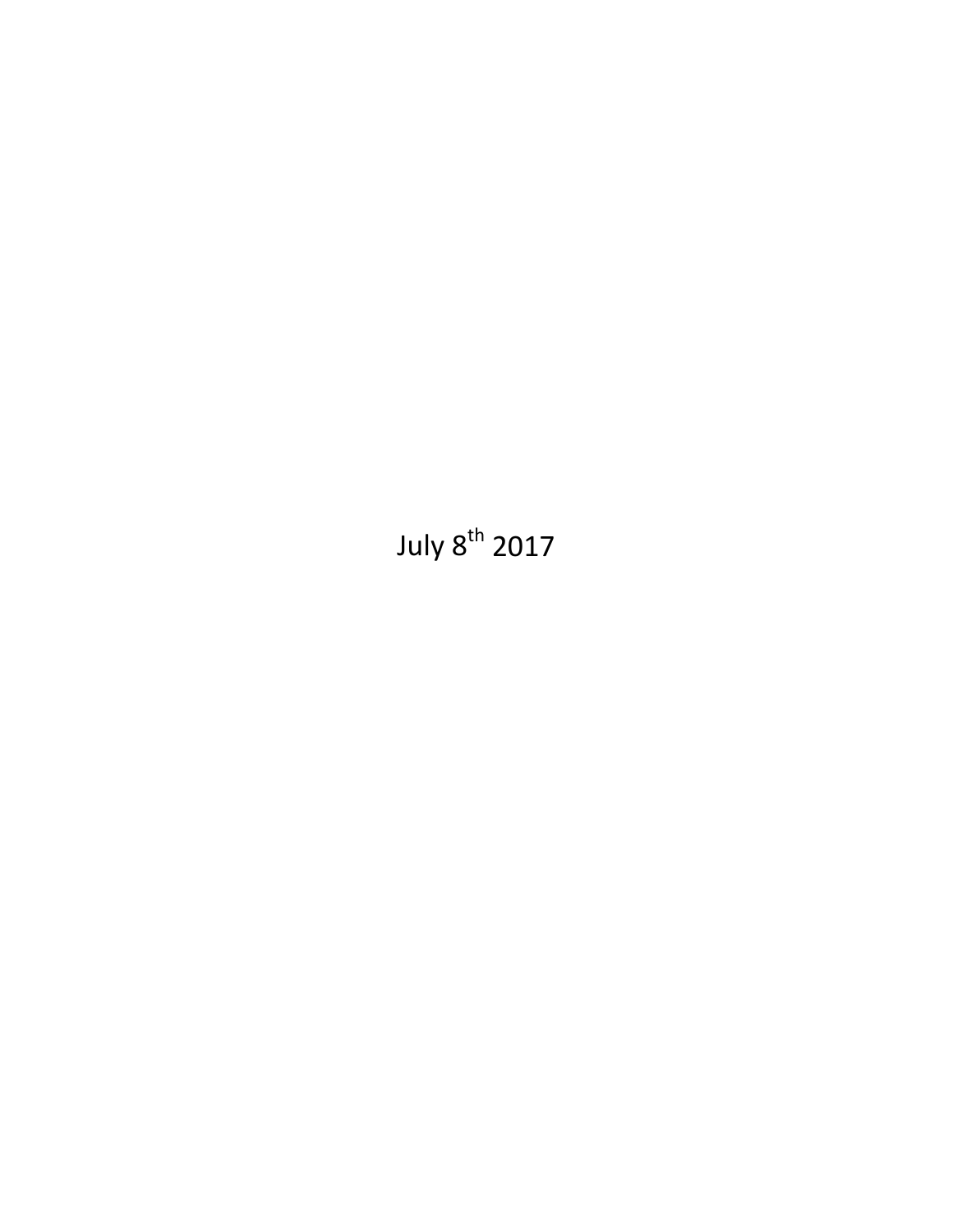# Hot Rod V8

|   | <b>Driver's Name</b>  | Make / model            | <b>Name</b>               | <b>Distance</b> | <b>Distance</b> |                   |  |
|---|-----------------------|-------------------------|---------------------------|-----------------|-----------------|-------------------|--|
|   | <b>Oscar Trbovich</b> | 56 Farmall              | <b>Freaky Farmall</b>     |                 |                 | 320.65 Hot Rod V8 |  |
|   | 2 Dean Kibler         | 1957 Case 600           | <b>Good Vibrations</b>    |                 | 315.342         |                   |  |
|   | 3 Louis Roy           | 72 IH 706               | Mad Jack                  |                 | 315.189         |                   |  |
|   | 4 Tim Dayton          | 57 Cockshutt 40         | <b>Blue Thunder</b>       |                 | 312.921         |                   |  |
| 5 | <b>John Pitts</b>     | <b>AC D-17</b>          | <b>Outlaw Alice</b>       |                 | 312.097         |                   |  |
|   | 6 Kevin McIntire      | Case 600                | <b>High Dollar Hooker</b> |                 | 311.248         |                   |  |
|   | 7 Leslie Pitts        | 1956 JD                 | Doe Chaser                |                 | 309.856         |                   |  |
|   | 8 Michael Palmer      | <b>CK 560</b>           | Ba-Zinga                  |                 | 309.674         |                   |  |
| 9 | John Roy              | <b>Farmall M</b>        | The Roy Toy               |                 | 308.113         |                   |  |
|   | 10 Tim Hawk           | JD                      | <b>Darkside Deere</b>     |                 | 307.771         |                   |  |
|   | 11 Mike Janoski       | IH 666                  | <b>Bow-Tie Binder</b>     |                 | 307.087         |                   |  |
|   | 12 Tom Best           | 56 Farmall              | <b>Resurrected Red</b>    |                 | 306.7           |                   |  |
|   | 13 Thomas Janoski     | Mini Moline             | <b>Old Yellow</b>         |                 | 306.158         |                   |  |
|   | 14 Roger McClure      |                         | The Gray Ghost            |                 | 305.687         |                   |  |
|   | 15 Wilbur Cogan       | 52 Cockshutt            | <b>Lil Red Cockshutt</b>  |                 | 297.227         |                   |  |
|   | 16 Dino Guerrieri     | 4020 JD                 | The Green Reaper          |                 | 296.014         |                   |  |
|   | 17 Dennie Moose       | Oliver 88               |                           |                 | 295.488         |                   |  |
|   | 18 Justin Haley       | 68 JD                   | 8 Point Buck              |                 | 294.431         |                   |  |
|   | 19 Larry Hawk         | 45 Cockshutt            | Pace Maker                |                 | 293.429         |                   |  |
|   | 20 Rick Rhodes        | W-6 McCormick           | Cattleac.2.0              |                 | 292.698         |                   |  |
|   | 21 Jim Nugent         | Oliver 1850             | <b>Psychotic Illusion</b> |                 | 291.304         |                   |  |
|   | 22 Mike Clapper       | <b>Ford Commander</b>   | The Blue Binder           |                 | 288.944         |                   |  |
|   | 23 Clay Sindlinger    | <b>Massey Harris 44</b> |                           |                 | 280.922         |                   |  |
|   | 24 Farrell Belknap    | <b>Farmall M</b>        |                           |                 | 274.318         |                   |  |
|   | 25 Rick Ridenoue      | 52 Massy 44             |                           |                 | 273.973         |                   |  |
|   | 26 Bob Glass          | 49 Oliver 88            | <b>Bad Times</b>          |                 | 271.23          |                   |  |
|   | 27 Scott Peterman     | 56 Minneapolis 445      | Yellow                    |                 | 262.309         |                   |  |
|   | 28 Paul Bowser        | Case 50                 | Tire Man                  |                 | 112.087         |                   |  |
|   |                       |                         |                           |                 |                 |                   |  |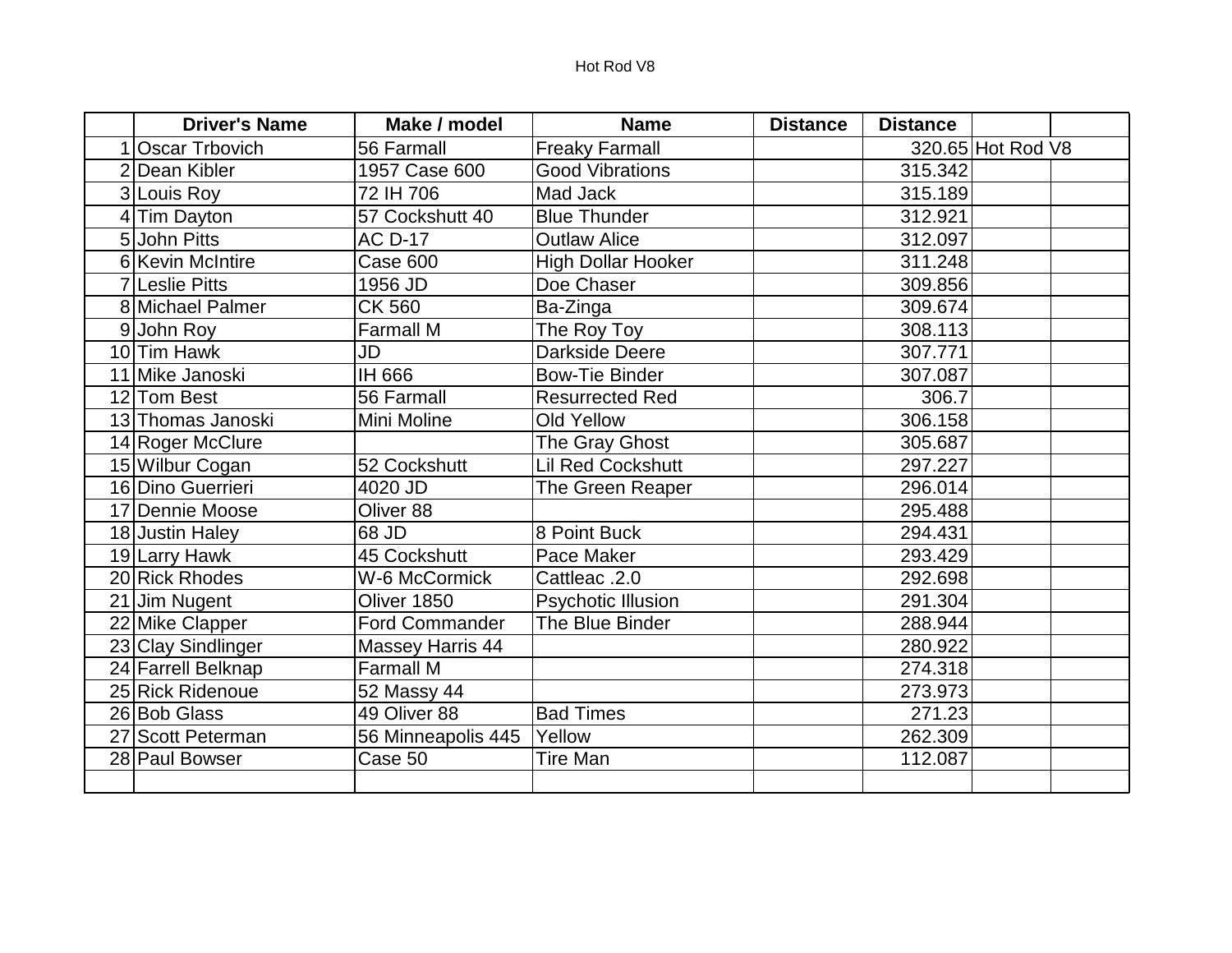| <b>Driver's Name</b> | Make / model   | <b>Name</b>                  | <b>Distance</b> | <b>Distance</b> |
|----------------------|----------------|------------------------------|-----------------|-----------------|
| 1 Donny Pontones     | Case IH MX 285 |                              |                 | 294.254         |
| 2 Justin Martin      | IH 7220        | Whatcha Lookin At            |                 | 293.202         |
| 3 Kolt Andreas       | IH             | <b>High Gear</b>             |                 | 293.025         |
| 4 Jeff Solley        | JD             | Saturday Night Hooker        |                 | 291.64          |
| 5Tim Pugliese        | 68 JD          | Deere Friend                 |                 | 291.264         |
| 6 John Wilkins       | IH             | Shotgun Red                  |                 | 289.622         |
| 7 Dan Schwarts       | JD8210         | Daddy Dream                  |                 | 288.849         |
| 8 Ross Martin        | 92 Case IH     | <b>Runnin Red Warrior</b>    |                 | 285.609         |
| 9 Gary Rice          | IH             | <b>Milk Money</b>            |                 | 283.382         |
| 10 Scott Sanor       | IH             | <b>Red Stallion</b>          |                 | 280.113         |
| 11 John Lorenz       | IH 1066        | Chance                       |                 | 279.905         |
| 12 Donnie Hebenthal  | IH 966         | <b>Mechanically Inclined</b> |                 | 279.648         |
| 13 Gregg Ferringer   | JD             | Smokin' John                 |                 | 279.1           |
| 14 Mike Lozier       | ih             | <b>Indian Outlaw</b>         |                 | 265.171         |
| 15 Todd Wright       | ford 9600      | <b>Twisted Metal</b>         |                 | 43.384          |
|                      |                |                              |                 |                 |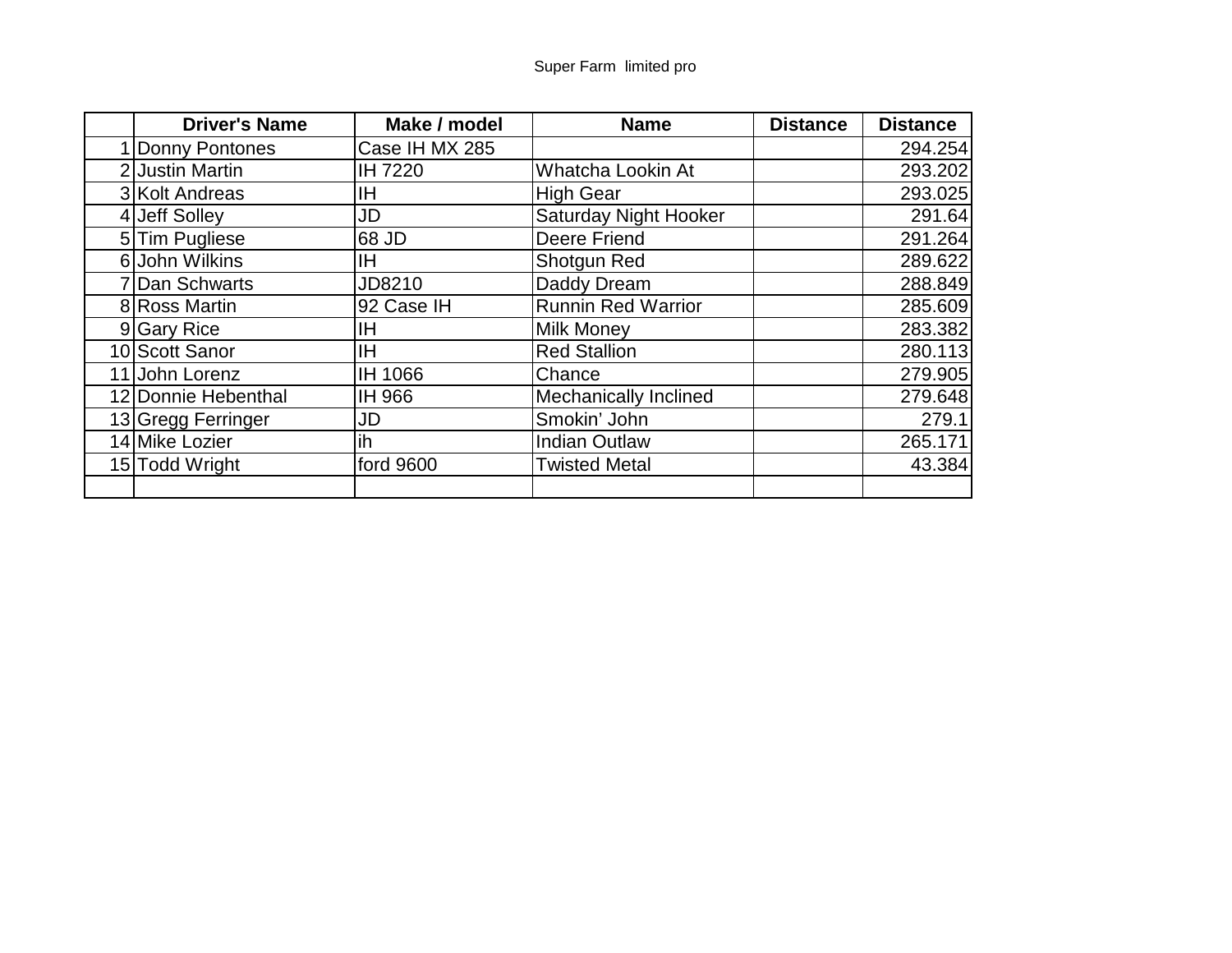| <b>Driver's Name</b> | Make / model | <b>Name</b>                  | <b>Distance</b> | <b>Distance</b> |
|----------------------|--------------|------------------------------|-----------------|-----------------|
| 1 Dan Constantine    |              | Lost and Forgotten           |                 | 357.065         |
| $2$ Joe Hemm         | 00 Dodge     | <b>Thunder Rolls</b>         |                 | 331.753         |
| 3 Zach McClellan     | 01 Dodge     | Midnight Magic               |                 | 314.559         |
| 4 Isaac Griffith     | 05 Chevy     | <b>Outta Know Better</b>     |                 | 307.084         |
| 5 Jake Slingluff     | 97 Dodge     | <b>Empty Pockets</b>         |                 | 306.713         |
| 6 John Savage        | 05 Chevy     | Savage Beast                 |                 | 283.243         |
| 7 Tim Schlabach      | 96 Dodge     | <b>Blackout</b>              |                 | 266.229         |
| 8 Kyle Kennedy       | 05 Ford      | Tempormental                 |                 | 212.571         |
| 9 Jesse Warren       | 04 Ford      | <b>Weekend Warrior</b>       |                 | 145.012         |
| 10 Gary Young        |              |                              |                 | 93.915          |
| 11 Heath Myers       | 97 Dodge     | <b>Turnin Green to Black</b> |                 | 53.746          |
|                      |              |                              |                 |                 |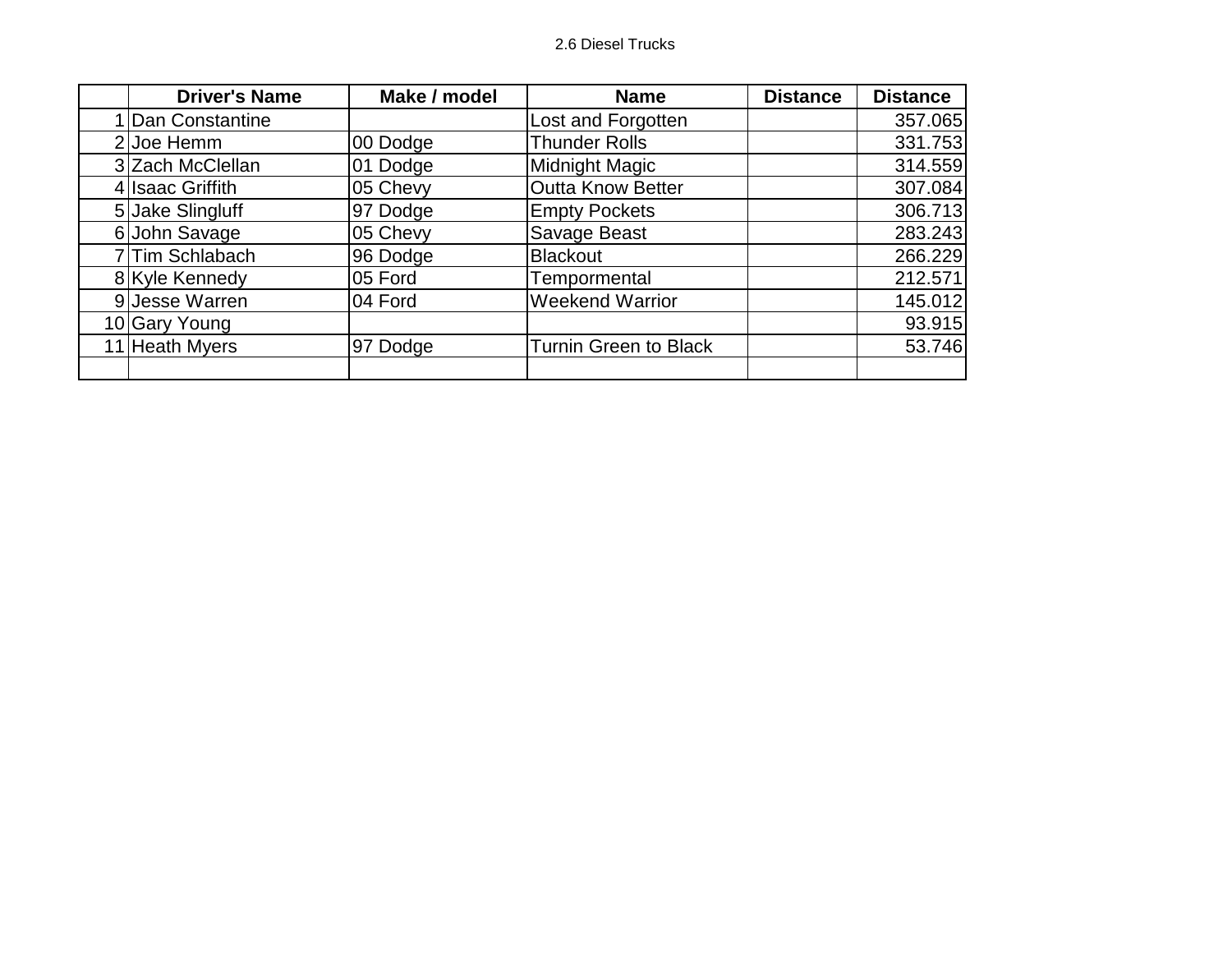| <b>Driver's Name</b> | Make / model       | <b>Name</b>              | <b>Distance</b> | <b>Distance</b> |
|----------------------|--------------------|--------------------------|-----------------|-----------------|
| John Donnerbach      | <b>White 2-180</b> | Whitemare                |                 | 290.983         |
| 2 Mark Huck          | Deutz              | <b>Second Hand Smoke</b> |                 | 288.193         |
| 3 Jake Huffman       | 1963 Oilver        | <b>Pull Dancer</b>       |                 | 286.757         |
| 4 Ron Bailey         | Oliver 2150        | Hair of the dog          |                 | 286.402         |
| 5 Mark Cooper        |                    |                          |                 | 247.389         |
| 6 Roger Weied        | Oliver 1650        |                          |                 |                 |
|                      |                    |                          |                 |                 |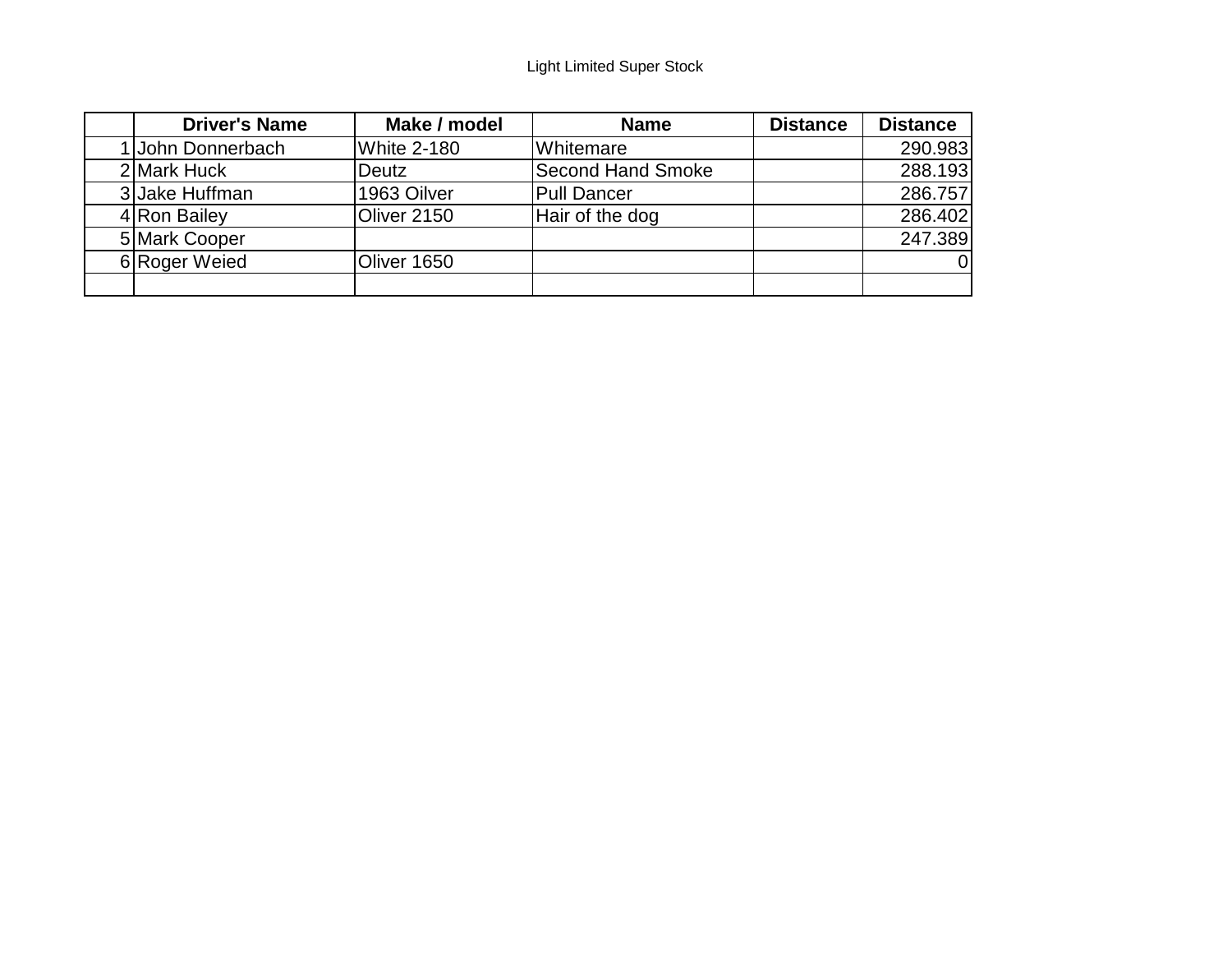| <b>Driver's Name</b>   | Make / model | <b>Name</b> | <b>Distance</b> | <b>Distance</b> |
|------------------------|--------------|-------------|-----------------|-----------------|
| <b>Ed McConnell</b>    | 02 Chevy     |             |                 | 325.651         |
| 2 Vance McConnell      | 05 Chevy     |             |                 | 317.2           |
| 3 Brady Sickles        | 01 Chevy     |             |                 | 296.443         |
| 4 Zacery Morgen        | 06 Chevy     |             |                 | 292.365         |
| 5 Steve Youn           | 15 GMC       |             |                 | 287.512         |
| 6 Doug Ruble           | 04 Ford      |             |                 | 268.182         |
| 7 Brandon Konik        | Dodge        |             |                 | 264.088         |
| 8 Stephen Sosnik       | 15 Ford      |             |                 | 263.574         |
| 9 Roger Yost           | 05 Ford      |             |                 | 260.53          |
| 10 Joey Adelman        | 06 Chevy     |             |                 | 251.749         |
| 11 Johnathan Strckland | 04 Ford      |             |                 | 249.344         |
| 12 Kyle Douglas        | 08 Dodge     |             |                 | 247.776         |
| 13 Brad Zepp           | 98 Dodge     |             |                 | 247.389         |
| 14 Derek Delp          | 06 Ford      |             |                 | 247.068         |
| 15 Jack Ayers          | 05 Ford      |             |                 | 236.088         |
| 16 Austin Hladky       | 97 Ford      |             |                 | 235.142         |
| 17 Michell Ayers       | 11 Ford      |             |                 | 230.413         |
| 18 Nathan Haas         | 05 Chevy     |             |                 | 229.113         |
| 19 Doug Wilson         | 03 Ford      |             |                 | 222.827         |
| 20 Cory Korman         | 14 Ford      |             |                 | 208.599         |
| 21 Jacob Parnasy       | 88 Ford      |             |                 | 187.028         |
|                        |              |             |                 |                 |
| <b>Brain Miller</b>    | 02 GMC       |             |                 | 267.521         |
| <b>Anthony Dewey</b>   |              |             |                 | 259.938         |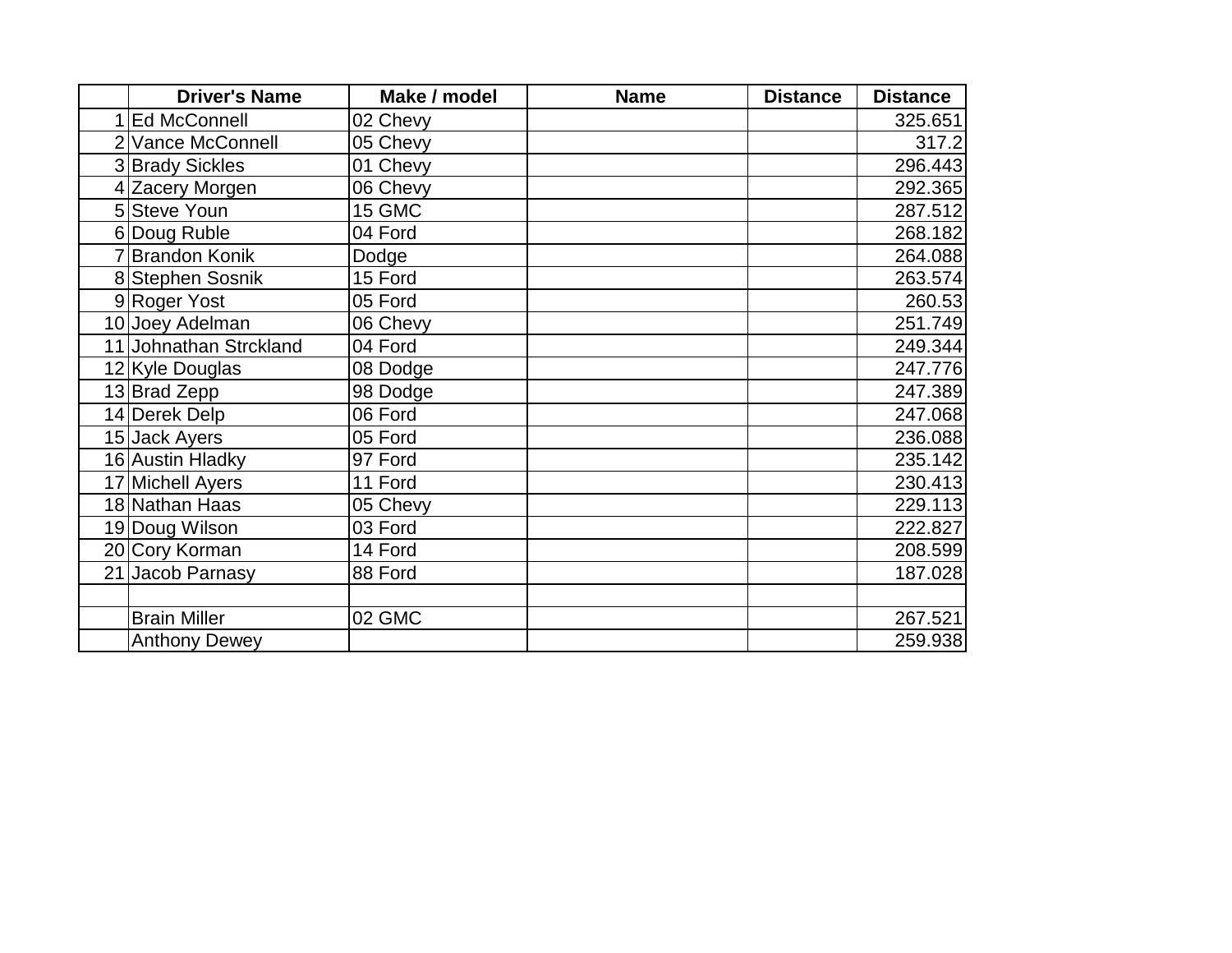August  $12^{th}$  2017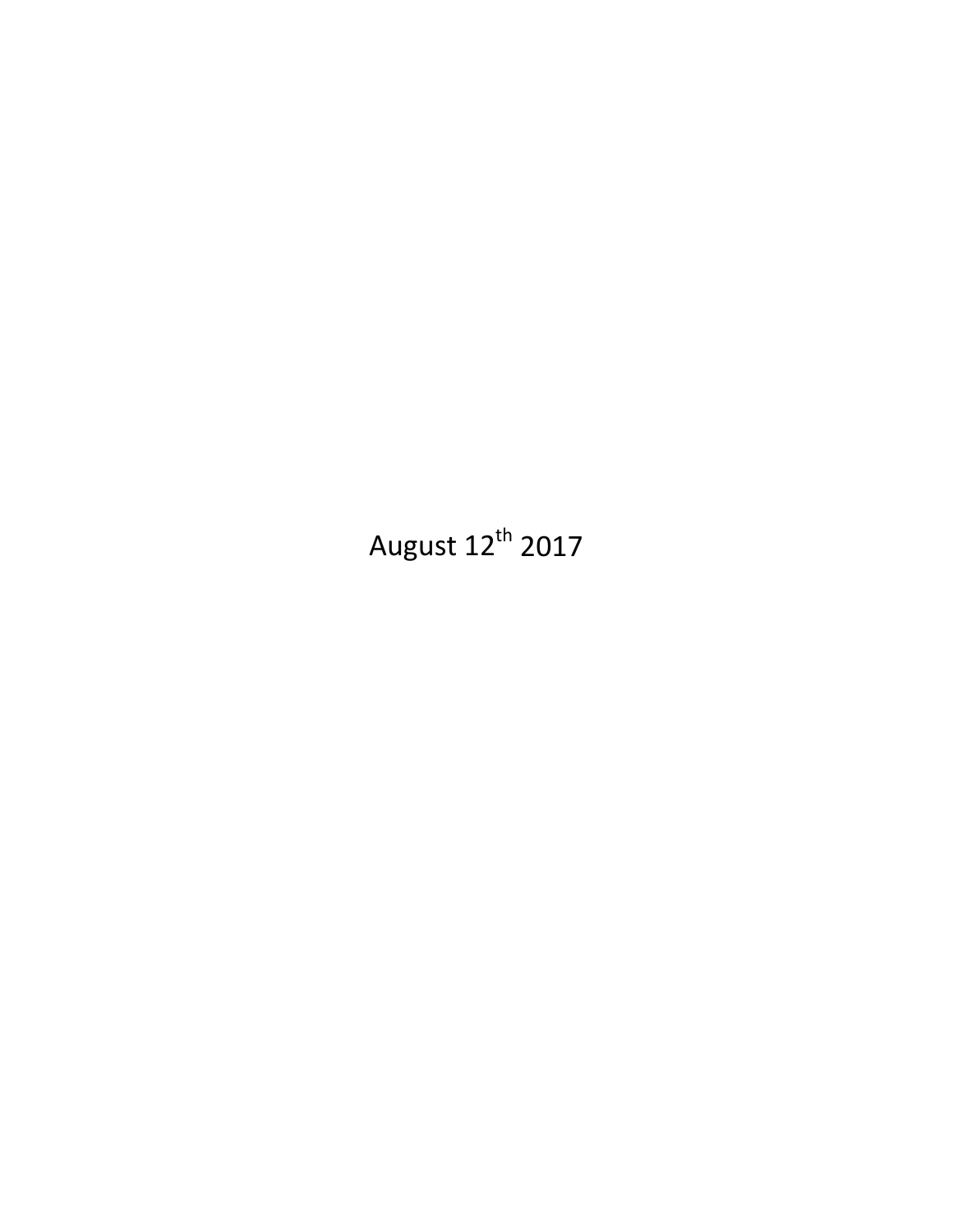| lumbe | <b>Driver's Name</b> | Make / model     | <b>Name</b>             | <b>Distance</b> | <b>Distance</b> | <b>Class</b> |
|-------|----------------------|------------------|-------------------------|-----------------|-----------------|--------------|
|       | <b>Mark Petros</b>   | 75 Dodge         | <b>Public Enemy</b>     |                 | 306.812         |              |
|       | 2 Mike Lockwood      | 82 Chevy         | <b>Back N Black</b>     |                 | 300.755         |              |
|       | 3 Justin Mitchell    | 77 Ford          | <b>Tragic Magic</b>     |                 | 300.441         |              |
|       | 4 Don Fair           | 76 Chevy         | Fair Warning            |                 | 298.742         |              |
|       | 5 Ray Unger          | 85 Chevy         | Ungertaker              |                 | 293.449         |              |
|       | 6 Jim Hrapczak       | 78 Chevy         | <b>Slightly Twisted</b> |                 | 290.995         |              |
|       | 7 Matt Moser         | 51 Ford          | Jaded                   |                 | 287.804         |              |
|       | 8 Rick Moser         | 51 Ford          | White Whiskey           |                 | 286.604         |              |
|       | 9 Ron Cutrell        | 75 Chevy         | <b>Chevy Thunder</b>    |                 | 280.438         |              |
|       | 10 Gary Millhorn     | <b>1987 Ford</b> | Twisted                 |                 | 278.464         |              |
|       | 11 Larry Butler      | 85 Chevy         | <b>Hardluck</b>         |                 | 245.701         |              |
|       | 12 Jim Green         |                  |                         |                 | 51.5            |              |
|       | 13 Cody Mcdonuld     | 78 Chevy         | <b>Stolen Parts</b>     |                 | 35.4            |              |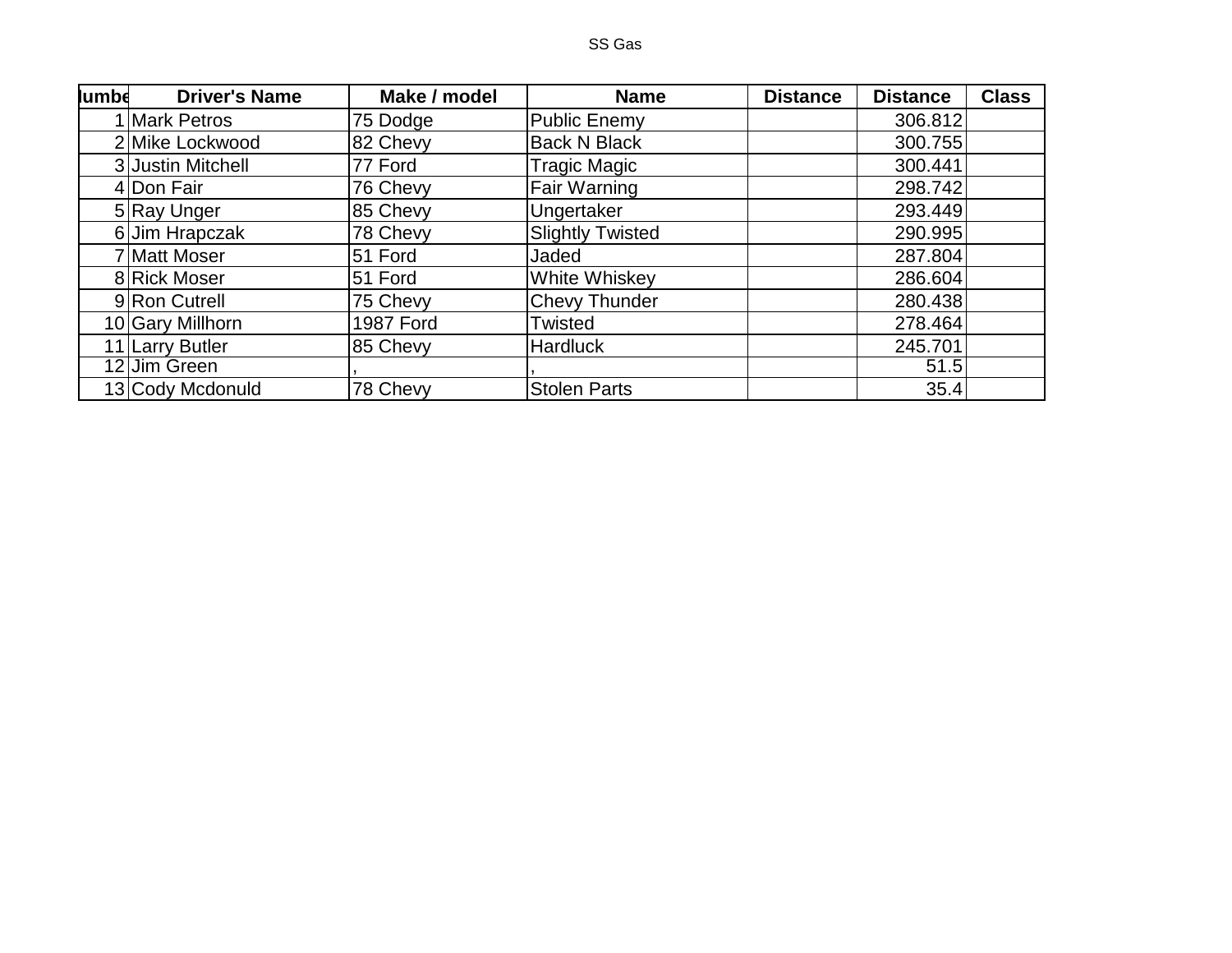| lumbe | <b>Driver's Name</b> | Make / model | <b>Name</b>                  | <b>Distance</b> | <b>Distance</b> | <b>Class</b> |
|-------|----------------------|--------------|------------------------------|-----------------|-----------------|--------------|
|       | I Doug Martin        | 78 Chevy     | Huffmansauto.com             |                 | 293.153         |              |
|       | 2 Blake Widenmeyer   | 05 Chevy     | Smokeless                    |                 | 289.45          |              |
|       | 3 Lester Bates       | 12 Ford      | Completely Nuts              |                 | 289.077         |              |
|       | 4 Eddie Zedrick      | Chevy S-10   | Thunder                      |                 | 286.554         |              |
|       | 5 Jesse Warren       | 04 Ford      | <b>Weekend Warrior</b>       |                 | 252.593         |              |
|       | 6 John Savage        | 05 Chevy     | Savage Beast                 |                 | 247.648         |              |
|       | 7 Garrett Wilkinson  | $ 01$ chevy  | Can You Dig It               |                 | 192.42          |              |
|       | 8 Zane O'Shurak      | 96 Dodge     | <b>Getting' Carried Away</b> |                 | 111.771         |              |
|       | 9 Crais Engelhart    | 00 Dodge     |                              | HB/Broke        |                 |              |